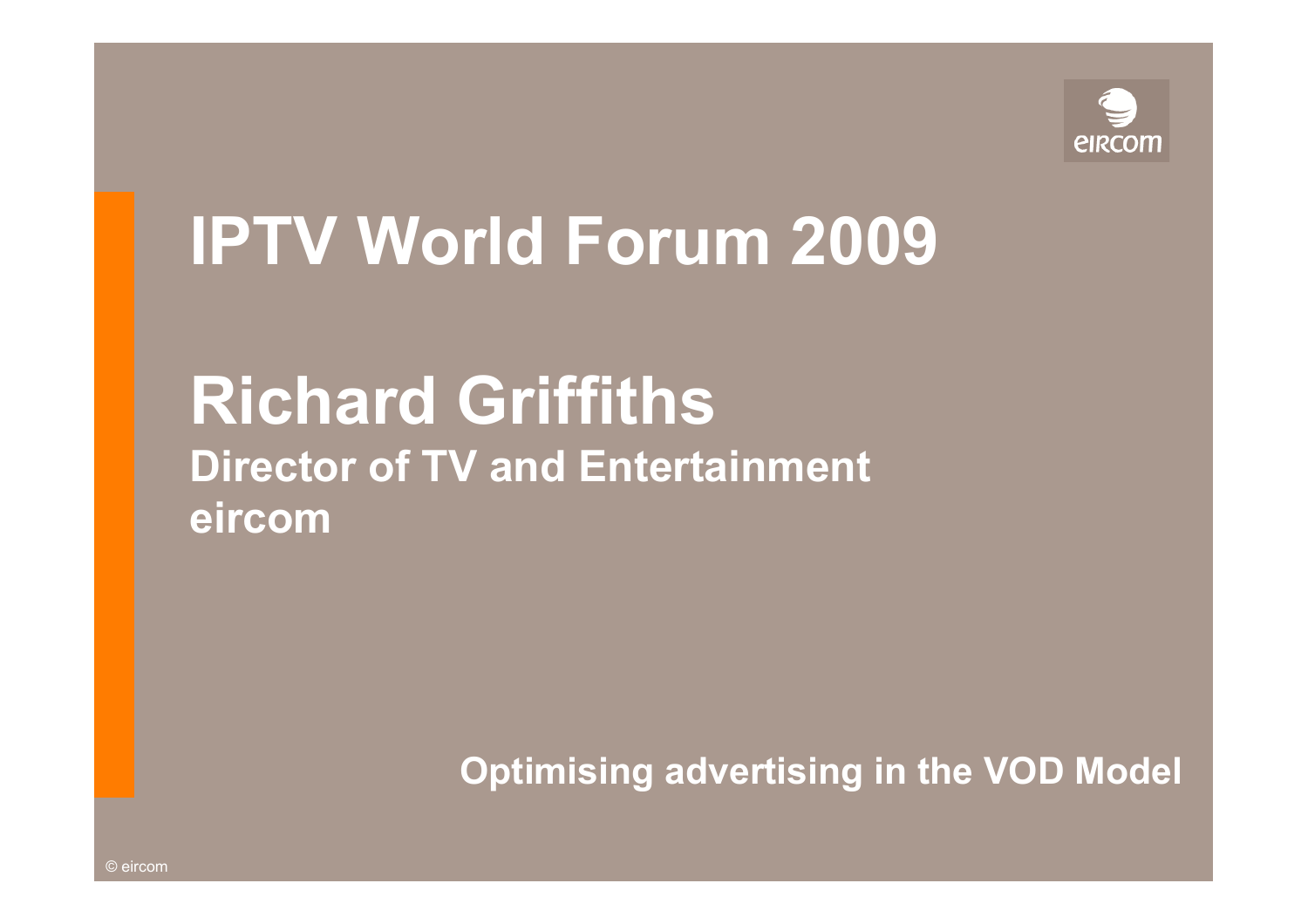#### **Why should telcos bother?**



- Because the provision of a TV service has a different cost profile to the provision of a phone line or broadband and all additional revenue streams are welcome
- Because broadband enables more sophisticated targeted advertising and hence avoids a "me-too" type television ad model
- Because advertising revenue can drive new VoD consumption models and can fund more sticky broadband-delivered services
- Because the IPTV World Forum is packed with suppliers of exciting advertising-related capabilities
- Whatever the primary reason, advertising should be part of the telco's core TV business model from day one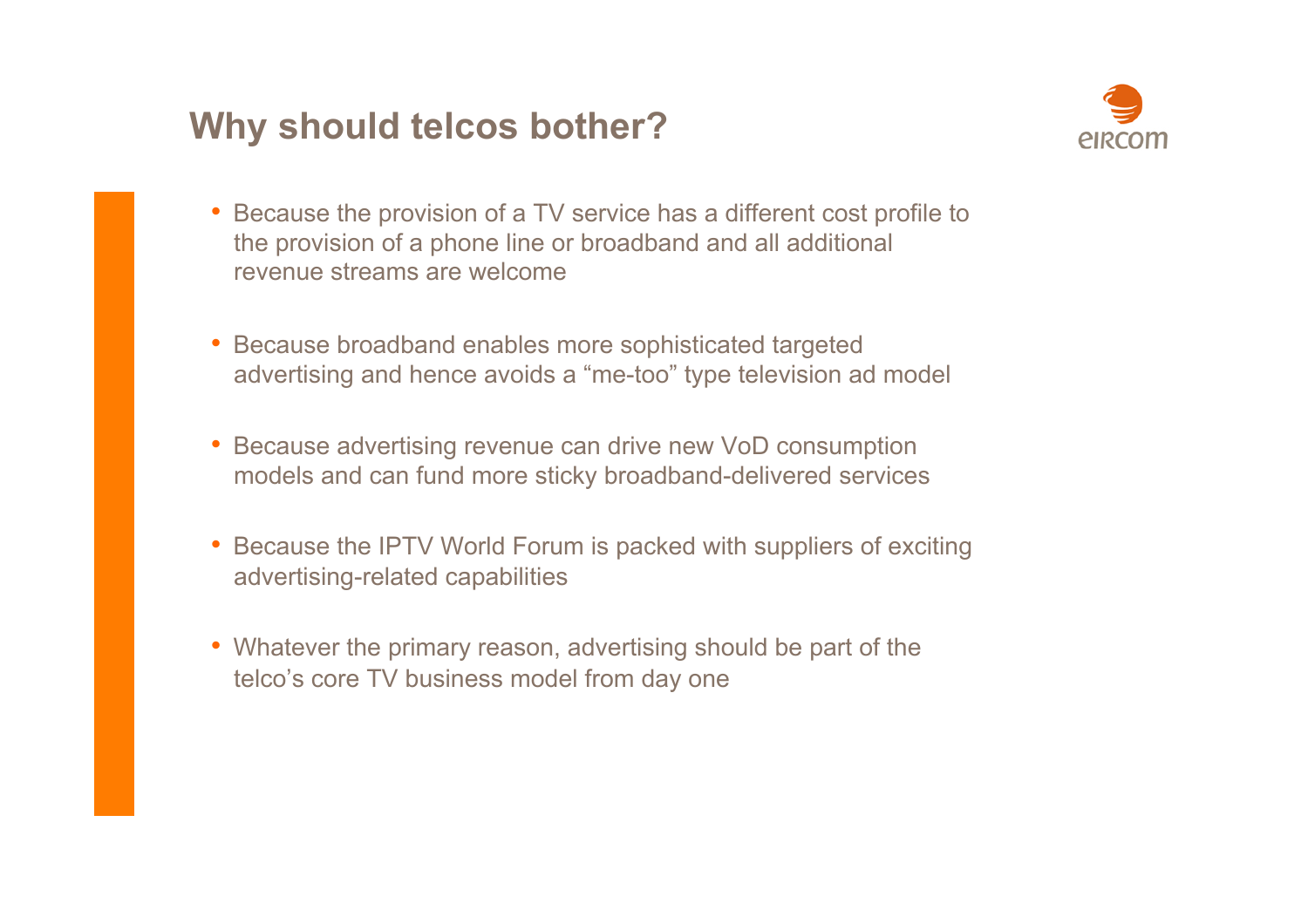#### **Ad-supported VoD**





#### **Pre-roll**

- Must be short
- Can be targeted
- Fast-forward disabled
- Requires VoD playlist capability
- **Mid-roll**
- Ad breaks usually available in commercial TV shows
- Can be targeted
- Fast-forward disabled
- Requires VoD stream insert capability

#### **Post-roll**

• Has anyone, anywhere ever watched a post-roll advert?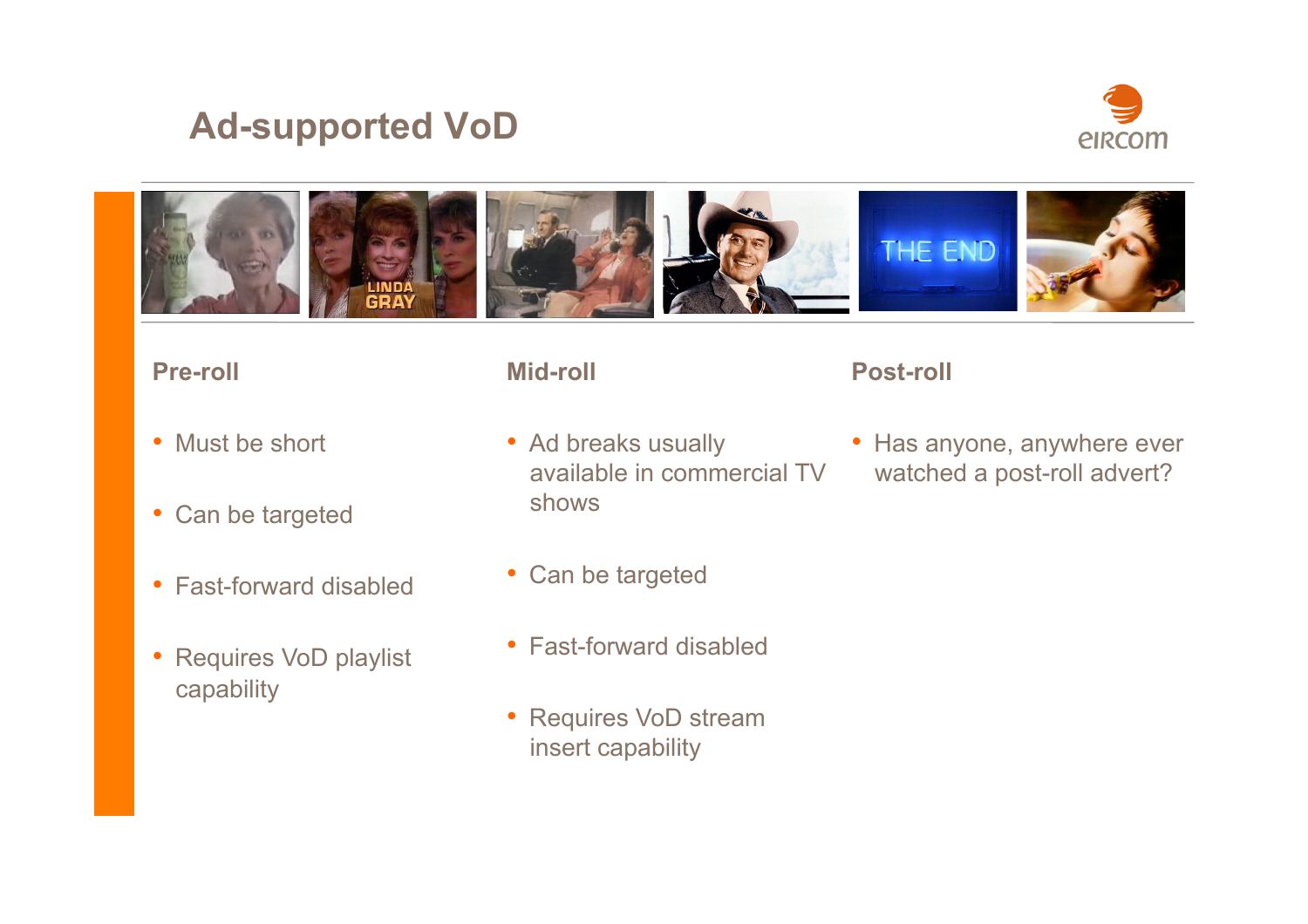#### **Enhanced VoD**





Thanks to ITV and emuse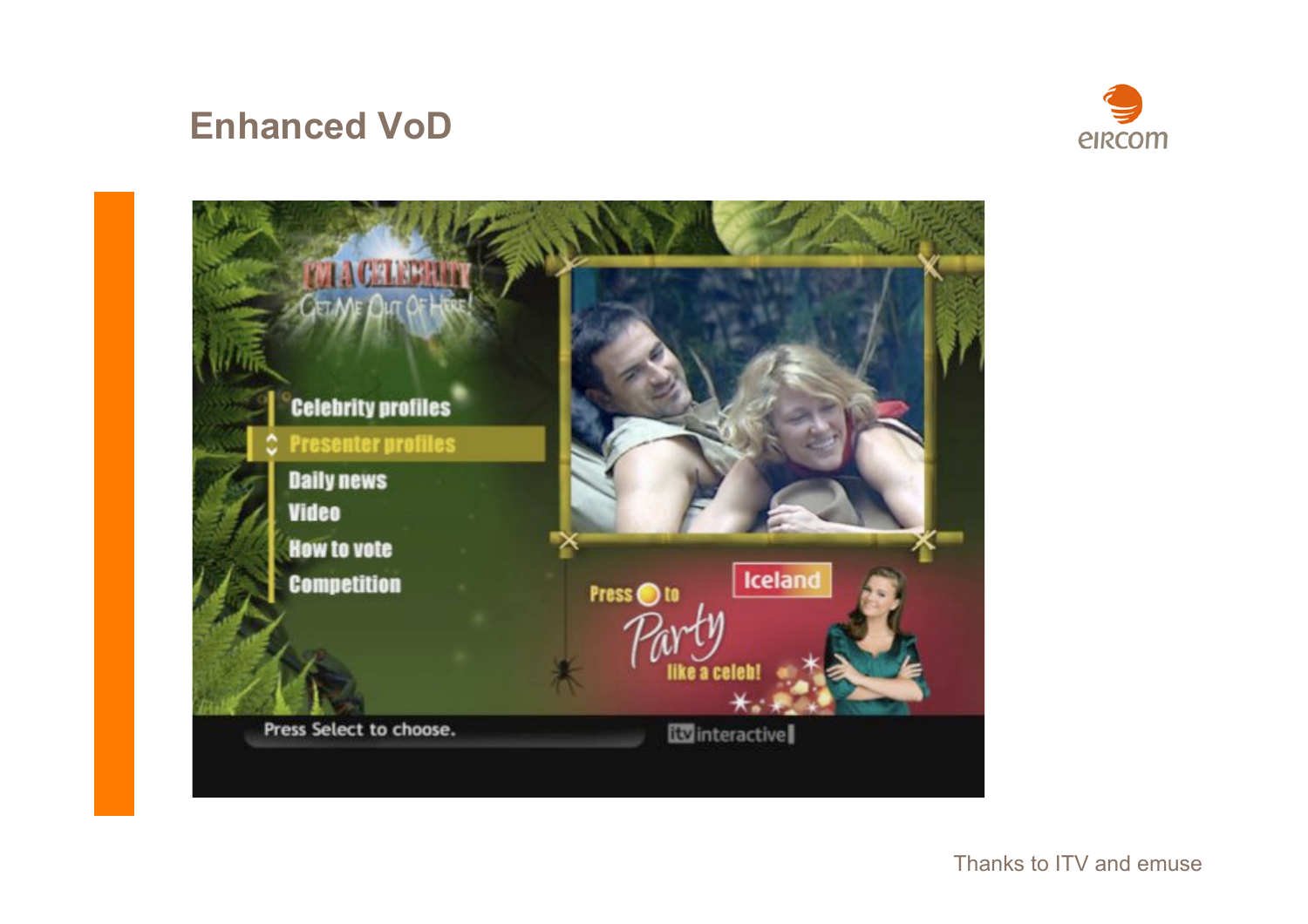#### **Enhanced Advertising**





Thanks to ITV and emuse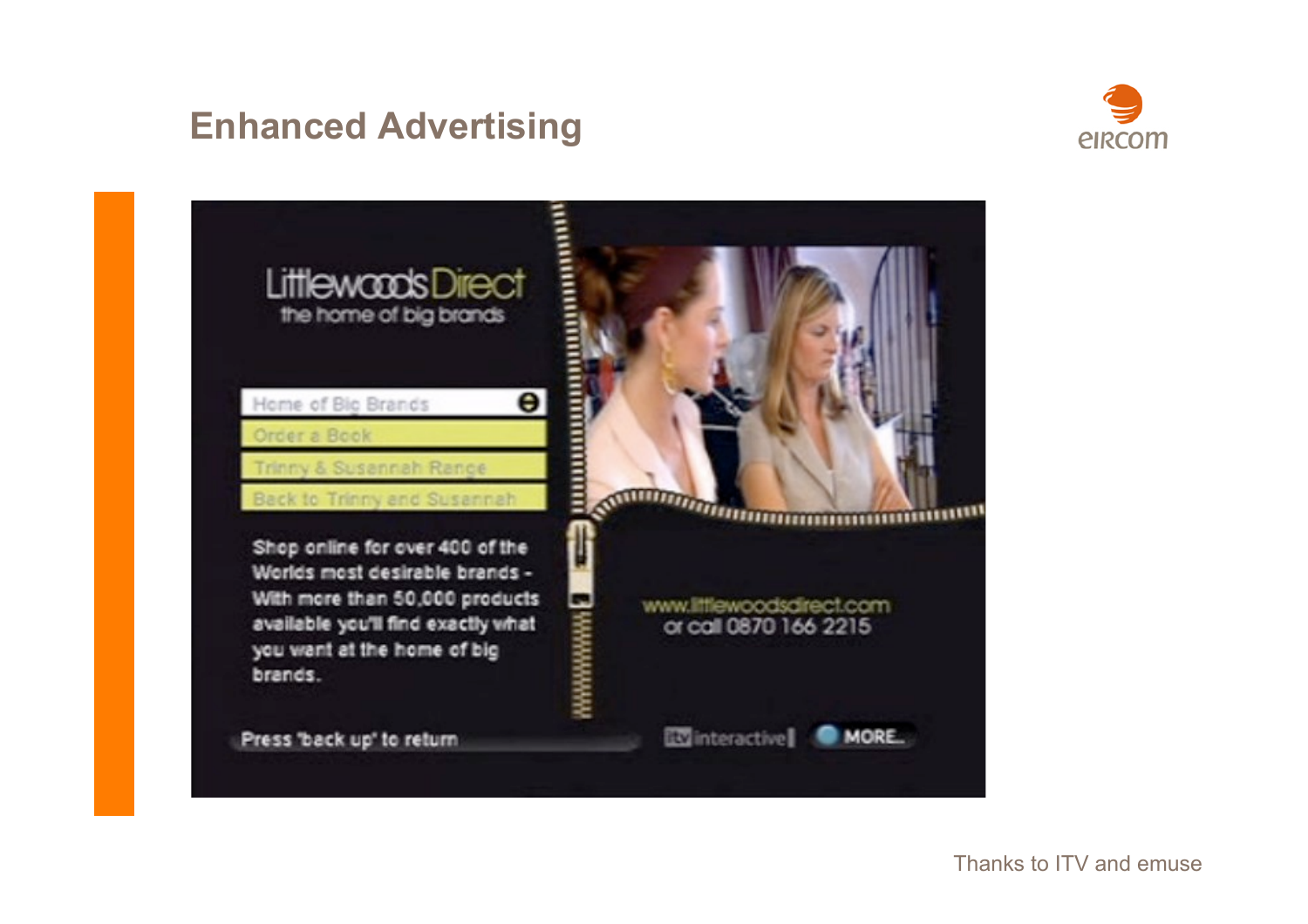### **Interactive Advertising (and DALs)**





Thanks to Gillette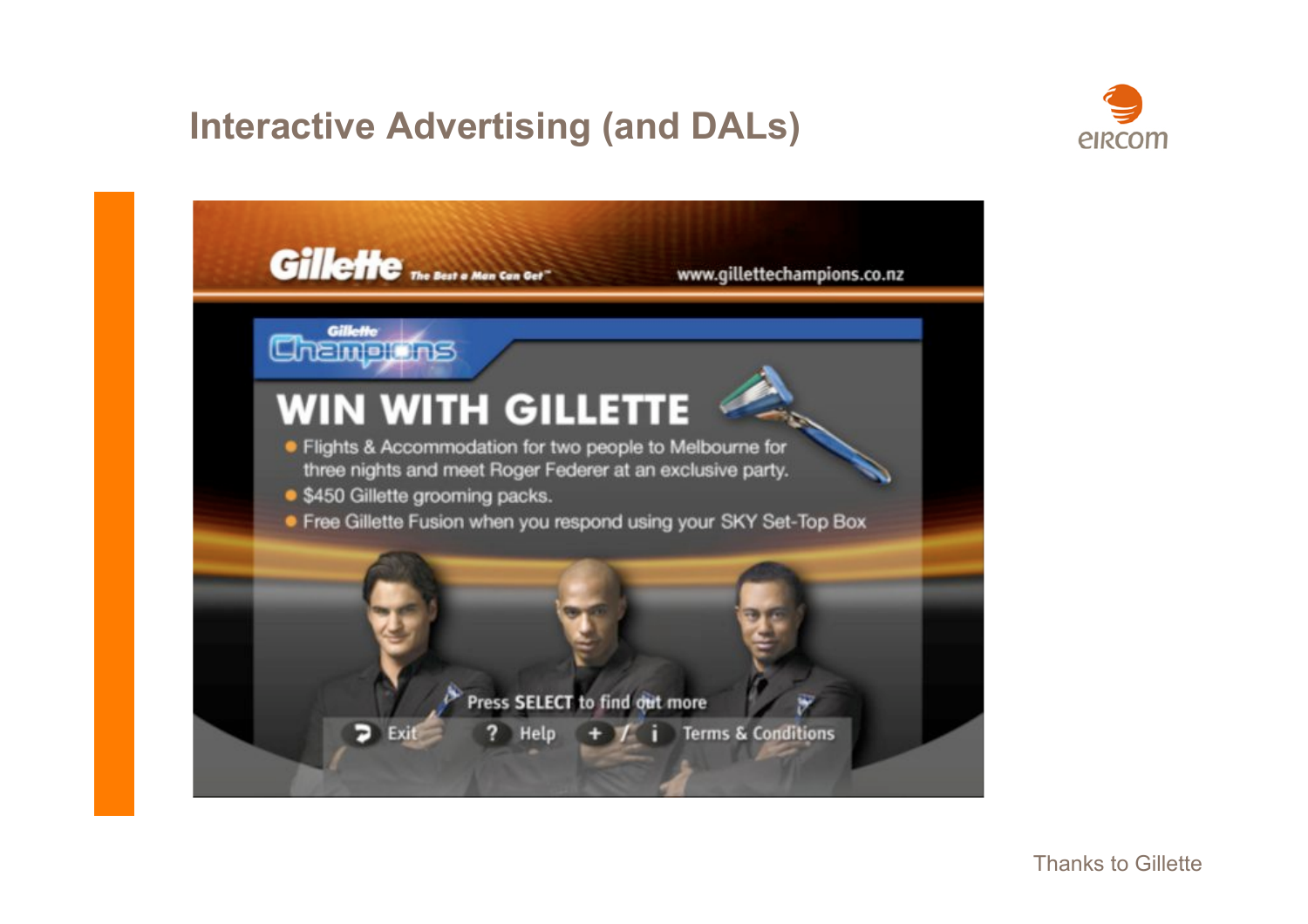### **Sponsorship of VoD categories**





- VoD Store categories are crude target markets for advertisers
- "Latest Releases" sponsored by Butterkist Popcorn?
- "Romance" sponsored by Milk Tray?
- "Horror" sponsored by Andrex?
- Must be able to tailor the screen real estate and offer red button links to the advertiser's DAL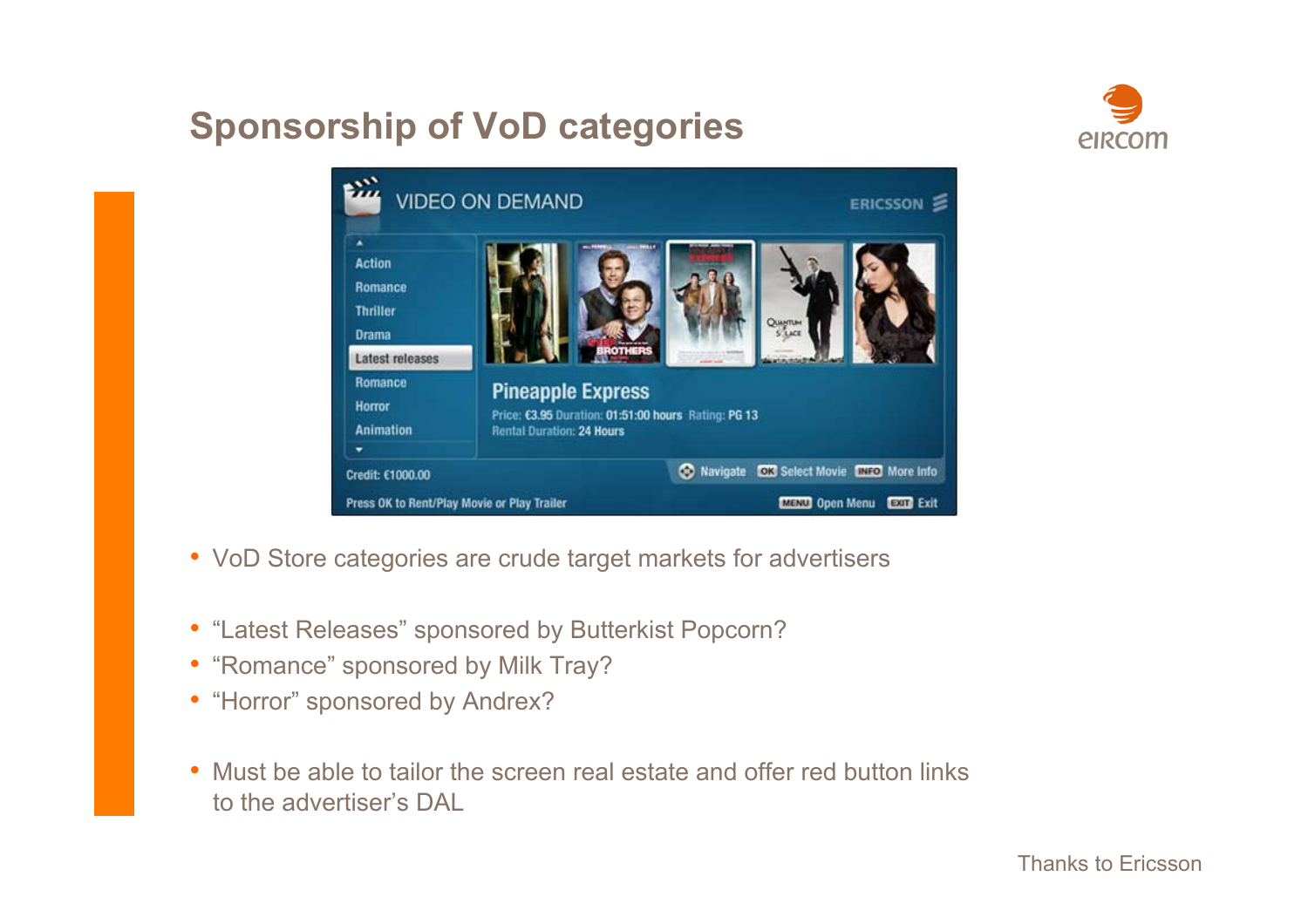# *<u>EIRCOM</u>*

#### **Ads in the EPG/TSG**

| A TODAY              | 7.00pm             | 7.30 <sub>pm</sub>            | 8.00pm           |
|----------------------|--------------------|-------------------------------|------------------|
| 100 Channel 9        | <b>Frasier</b>     | <b>Friends</b>                | Malcom           |
| 101 TV1              | Hogan's H          | <b>Xena: Warrior Princess</b> |                  |
| <b>102 ABC</b>       | <b>ABC News</b>    | The 7.30                      | Australia        |
| <b>103 UKTV</b>      | <b>Dad</b>         | Birds of a                    | <b>The Bill</b>  |
| <b>104 SBS</b>       | <b>Toyota Wo</b>   | <b>English Premier League</b> |                  |
| 105 Arena            | <b>Bridezillas</b> |                               | The Drew         |
| <b>106 Lifestyle</b> | <b>Big Strong</b>  | Oliver's Tw                   | <b>Real Reno</b> |
| 107 Channel 7        | Press i            |                               | Press i          |
| <b>108 FOX8</b>      | The Simps          | <b>Felicity</b>               |                  |
| 110 Channel 10       | Press i            |                               | Press i          |
| <sup>1</sup> Page Up | <b>Page Down</b>   | $+24hrs$                      | $-24hrs$         |
|                      |                    |                               |                  |

- Sky, Foxtel pioneered commercialising links in EPG and enthusiastically taken up by many others including FetchTV
- Includes banner-style adverts promoting VoD or other services
- Includes direct links to advertiser DALs from EPG listing numbers
- Must be able to dynamically tailor EPG channel numbers,their functions and the screen real estate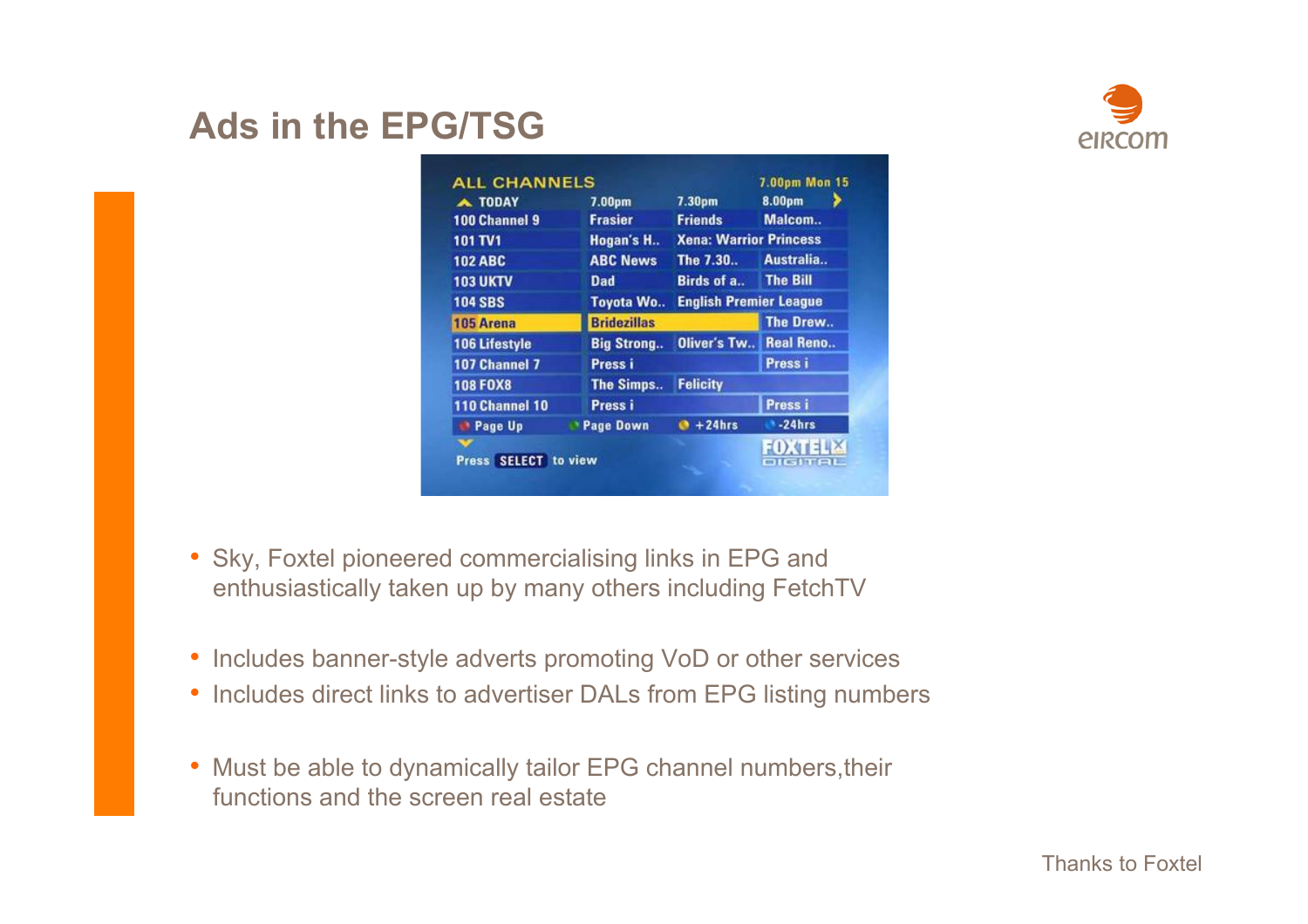#### **Capabilities Required**





With apologies to the system architects in the audience